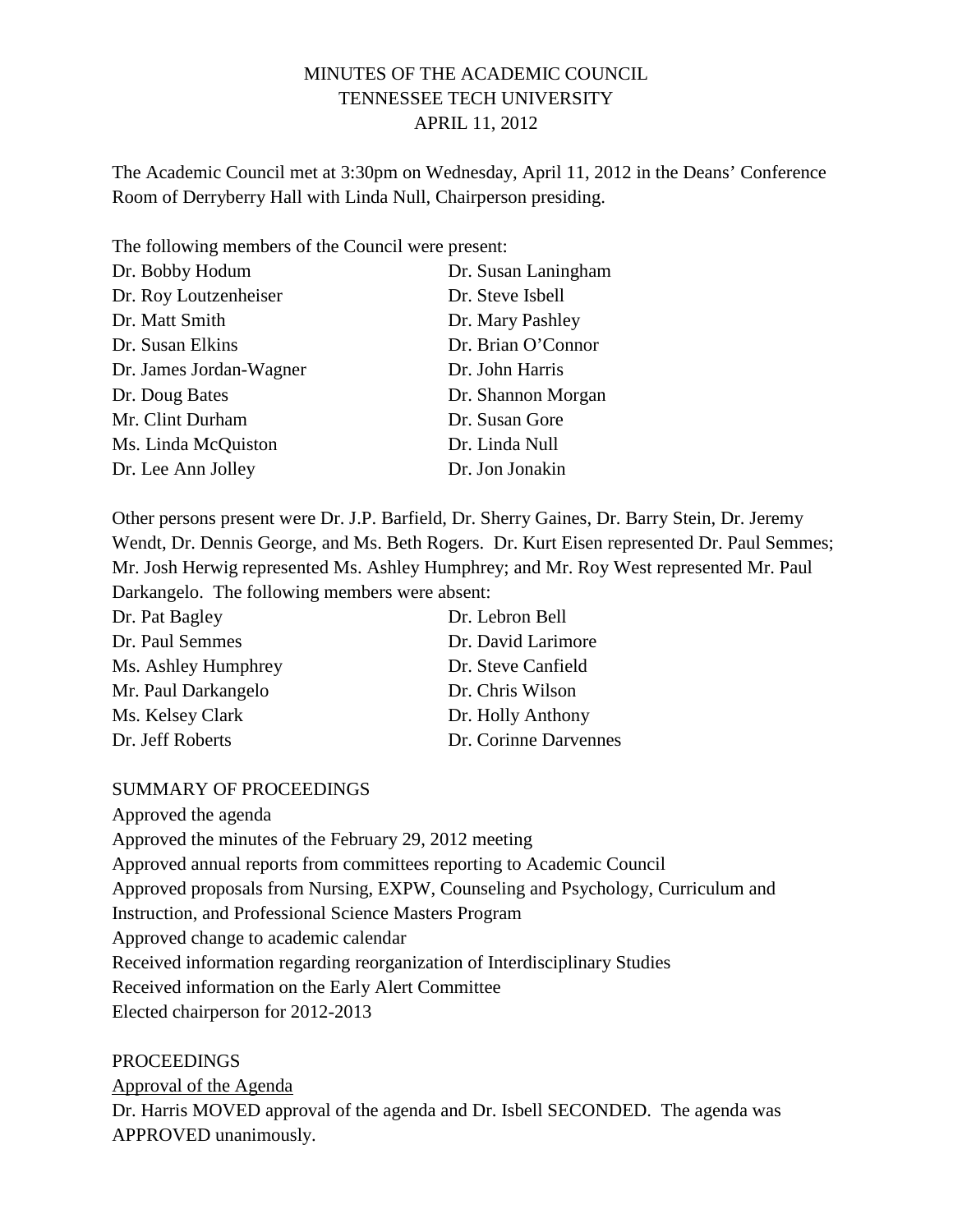# Approval of the Minutes of the February 29, 2012 Meeting

Dr. Loutzenheiser noted a correction in the MIT Degree Title Change. The title change should be B.S. in Engineering Technology. He also noted correct spelling of his name. Dr. Harris SECONDED corrections to the minutes. Corrections APPROVED unanimously.

Approval of Annual Reports from Committees Reporting to Academic Council Dr. Elkins MOVED approval of the reports as a whole and Mr. Durham SECONDED. Reports APPROVED unanimously.

## Approval of Proposal from Nursing

Dr. Gaines stated that the School of Nursing is proposing to offer the current four semester upper-division nursing program over five semesters. This change will increase retention, promote student success, and allow for more logical sequencing of course material. Forty-eight students will be added to the upper-division. There will be two new courses instead of one as stated in the proposal (see attachment). Ms. McQuiston MOVED approval and Dr. Hodum SECONDED. After some discussion, the proposal was APPROVED unanimously.

## Approval of Proposal from EXPW

Dr. Barfield stated that the Exercise Science, Physical Education, and Wellness department would like to establish a new recreation and leisure concentration to the B.S. degree program in EXPW. The goal is to meet the demands of prospective students interested in outdoor and professional recreation fields. (See attached proposal.) Dr. Smith MOVED approval and Dr. Isbell SECONDED. The proposal was APPROVED unanimously.

# Approval of Proposal from Counseling and Psychology

Dr. Stein stated that the Counseling and Psychology department would like to change their admission policy for their M.A. degree. The change will align their admissions criteria with standards in the profession and meet requirements for accreditation. (See attached proposal.) Dr. Smith MOVED approval and Dr. Gore SECONDED. The proposal was APPROVED unanimously.

# Approval of Two Proposals from Curriculum and Instruction

Dr. Wendt stated that the Curriculum and Instruction department would like to propose a Master's in Curriculum and Instruction with a concentration in Educational Technology. (See attached proposal.) All our sister institutions have this concentration as it is needed with changes in licensure, the need for a technology concentration, and the need for more online courses for masters teachers. Dr. Gore MOVED approval and Dr. Smith SECONDED. After some discussion, the proposal was APPROVED unanimously.

The second proposal, presented by Dr. Gore, was to change the graduate admissions policy for the M.A. and Ed.S. degrees in the Curriculum and Instruction department. The change will only affect Foreign Languages due to the increased number of international students getting degrees in C&I. The FLS score would be increased to 9 or the TOEFL minimum would be required.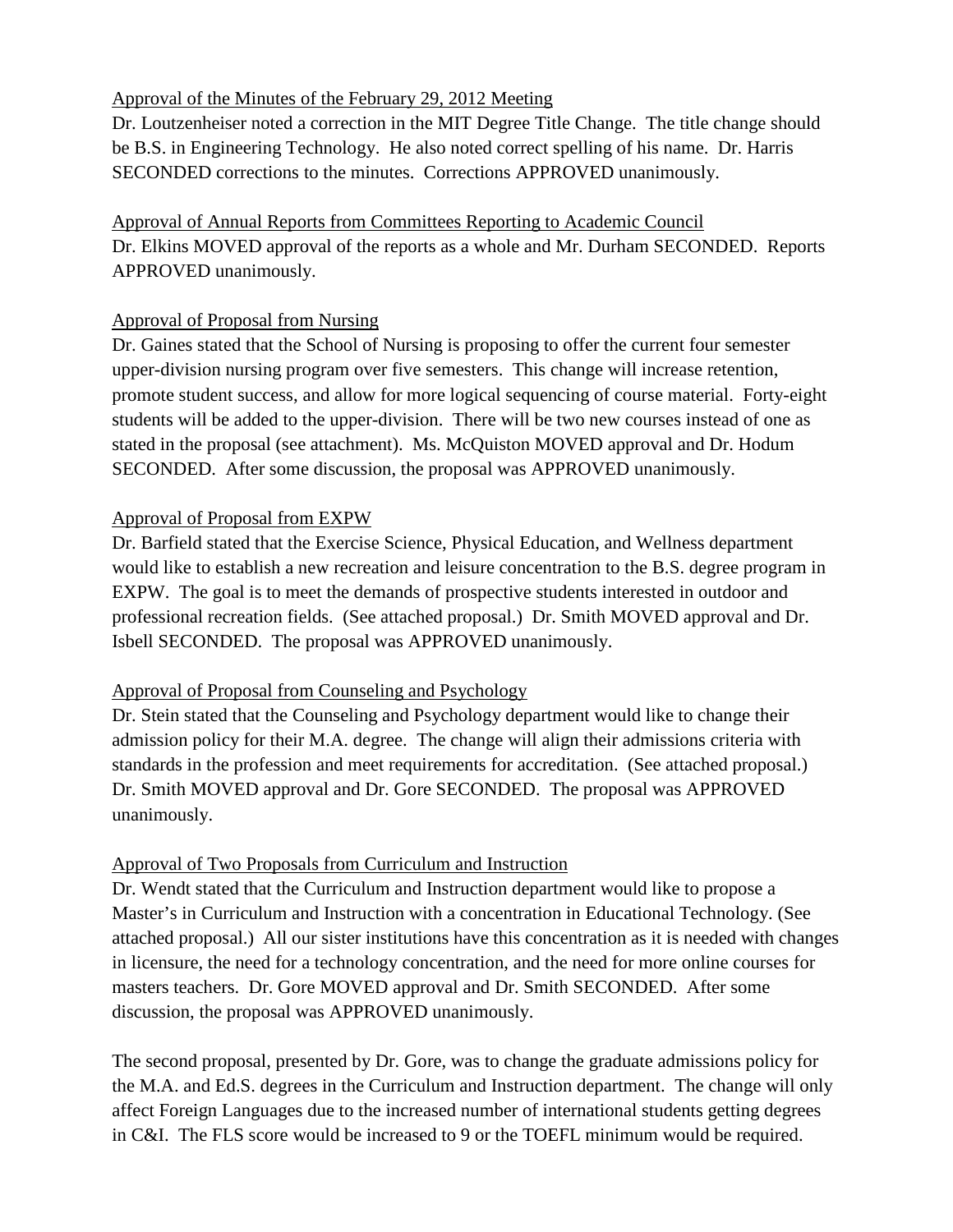(See attached proposal.) Dr. Gore MOVED approval and Dr. Smith SECONDED. The proposal was APPROVED unanimously.

### Approval of Proposed Academic Calendar Change

Dr. O'Connor presented a proposed academic calendar change (see attachment). The proposed changes would only be effective if TTU is mandated to begin Spring semester on Tuesday after the MLK holiday. Classes would meet on Good Friday, using the Friday of Spring Break as a holiday. Classes would be cancelled the day before Thanksgiving and the Wednesday after Fall Break would be designated as Wednesday classes. Both terms would have the same number of class days, with both terms one Monday class short. These changes would begin Fall 2013 only if TBR mandates the change for the start date for Spring classes. Dr. O'Connor MOVED approval and Dr. Laningham SECONDED. After some discussion, the proposal was APPROVED with a vote of 20 yes and 2 no.

#### Approval of Proposal for Professional Science Masters Program

Dr. George explained the proposal to establish a Professional Science Master's in Environmental Informatics. (See attached proposal.) TBR is establishing an umbrella of Professional Sciences Masters that all TBR institutions will participate in. TTU has developed a concentration in Environmental Informatics that will fit under this Professional Sciences Masters. PSMs have a very strong business core and TTU already has business courses on line. Graduate students will have an internship working with employers to implement courses and information they have learned. It is an intensive 33 hours of course work and is strong in GIS and statistics. They have set up an unlimited GIS license for the entire campus. The beta site will be run in Kittrell Hall. This degree will cover courses in Arts and Sciences, Business, Engineering, and Agriculture. The program is highly marketable. Dr. Elkins MOVED approval and Dr. Jordan-Wagner SECONDED. The proposal was APPROVED unanimously.

## Rename and Reorganization of Interdisciplinary Studies

Dr. Stephens explained that the School of Interdisciplinary Studies has been renamed the College of Interdisciplinary Studies due to the number of students in the programs and majors. The College will house the School of Environmental Sciences, School of Interdisciplinary Studies, the School of Professional Studies, and RODP. This will bring all the environmental programs into one unit and provide more visibility. The Water Center has also been moved from reporting to the College of Engineering to reporting to the College of Interdisciplinary Studies. These changes have been approved by TBR. The change for the Interdisciplinary Studies area has been in the planning process for a number of years and was supported by the former provosts. Dr. Elkins will be the Dean of the College and there will be directors for each of the schools. The College will have curricular representatives from the other colleges, schools, and departments.

#### Status of Early Alert Committee

Dr. Stephens stated that he recently discovered there were two groups looking at early alert software. He has obtained a list of names to have one group of people to review the options for such software. The Athletics department has purchased software that they are using for a pilot